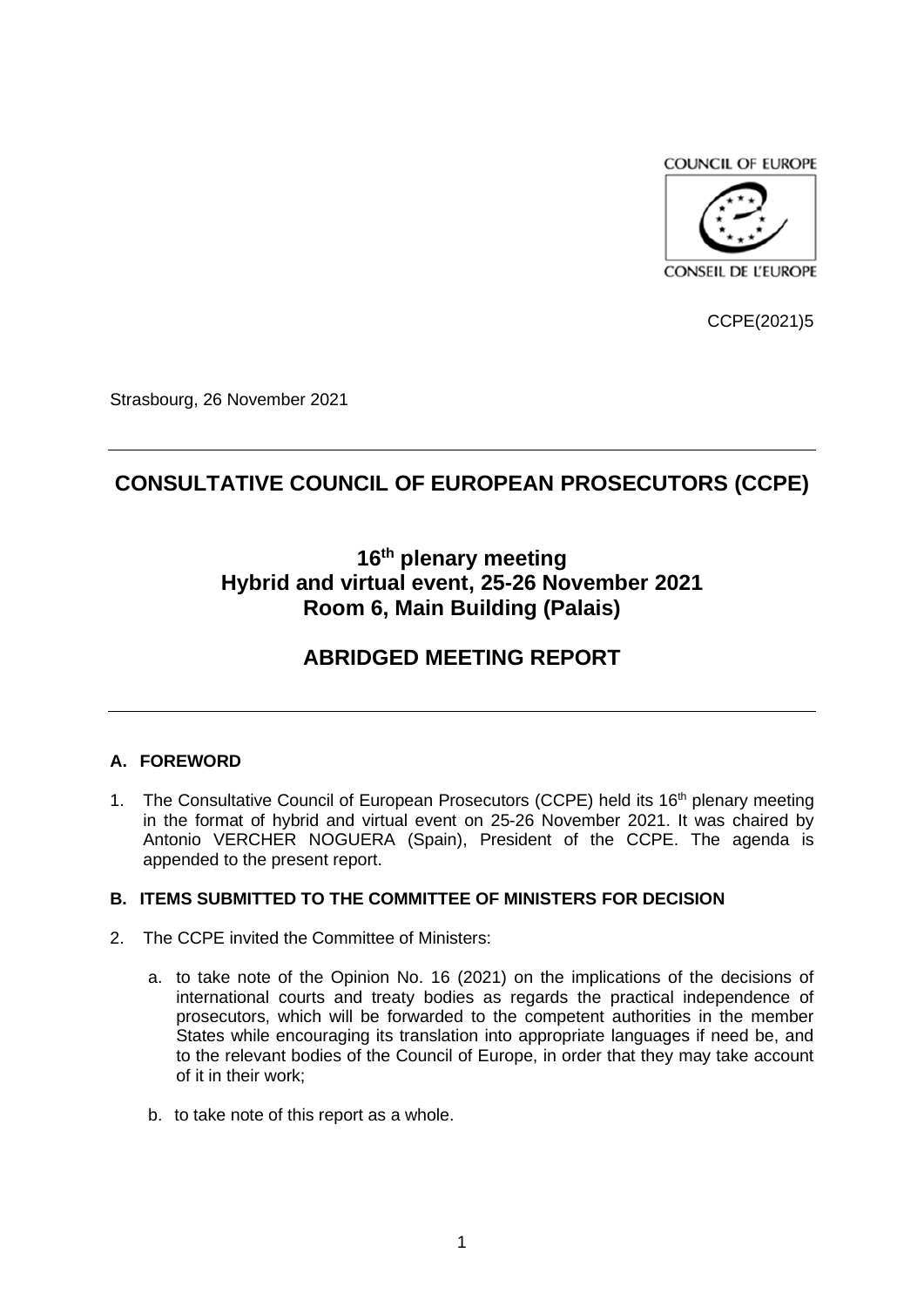## **C. LIST OF ITEMS DISCUSSED AND DECISIONS TAKEN BY THE CCPE**

#### The CCPE

- 3. **adopted** agenda of its plenary meeting, as it appears in Appendix 1;
- 4. **adopted** Opinion No. 16 (2021) on the implications of the decisions of international courts and treaty bodies as regards the practical independence of prosecutors, subject to possible amendments on the form by its Bureau, which was entrusted to have any such amendments introduced if needed, in order to ensure consistency between the English and French versions;

**decided** to submit it to the Committee of Ministers to take note of it and to invite member States to ensure its dissemination as widely as possible among decision-makers and professionals of justice, including its translation where needed;

- 5. **took note** of the introductory remarks by Mr Daniele CANGEMI, Head of Department for Human Rights, Justice and Legal Co-operation Standard-Setting Activities and **welcomed** the Strategic Framework of the Council of Europe and noted that its priority 6 on independence, efficiency and resilience of the judicial systems in the member states is directly relevant for the CCPE mandate and activities;
- 6. **further noted** that, in the context of this priority, the ongoing COVID-19 crisis has further shown the importance of strengthening the judicial and prosecutorial systems, as it is rightly mentioned in the Strategic Framework. The overall preservation and further promotion of relevant European standards related to the rule of law, including in emergency situations, is in fact at the core of the CCPE mandate and work in particular as regards the development of standards for the independence and impartiality of prosecutors and promotion of their work in the context of emergency situations;
- 7. **underlined** that the Opinion No. 15 (2020) of the CCPE on the role of prosecutors in emergency situations, in particular when facing a pandemic, is directly relevant in this context. It is all the more important for prosecutors to continue ensuring respect for the European Convention on Human Rights in member States during a pandemic, as well as its aftermath, in line with the recommendations put forward in this, as well as in other Opinions of the CCPE;
- 8. **took into account** also that several other priorities of the Strategic Framework are also directly relevant for the CCPE mandate and work, such as Priority 1- Implementation of the European Convention on Human Rights; Priority 4 - Non-discrimination and ensuring the protection of vulnerable groups; Priority 5 - Fighting inequality, racism, xenophobia and discrimination on grounds of religion or belief or any other ground; and Priority 7 - The fight against corruption and money laundering;
- 9. **welcomed** the Terms of Reference of the CCPE for 2022-2025, adopted by the Committee of Ministers of the Council of Europe, and noting the changes as a result of the four-year programming cycle and those introduced, as of January 2022, by the CM/Res(2021)3 on intergovernmental committees and subordinate bodies, their terms of reference and working methods;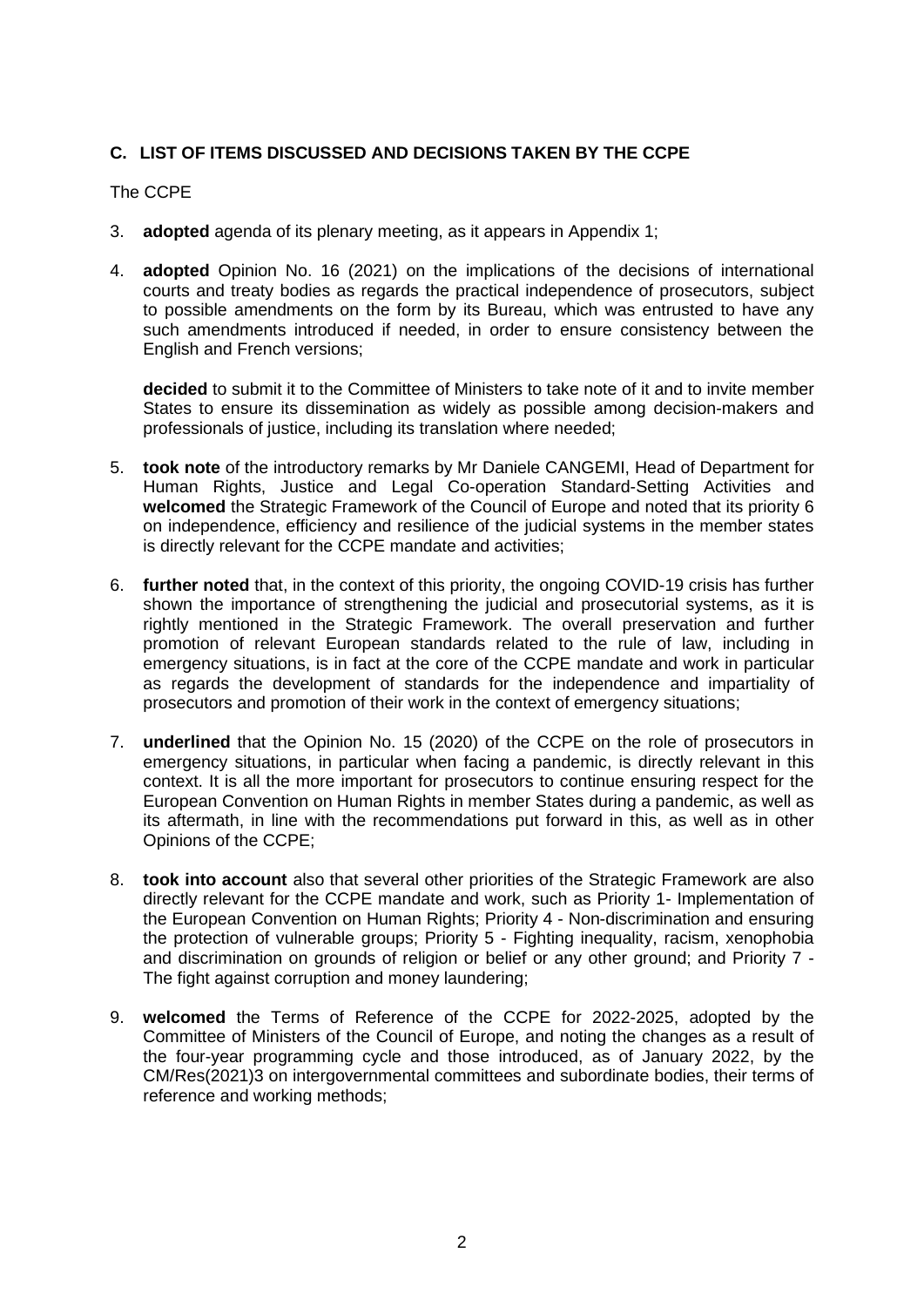- 10. **welcomed** the information provided by the CCPE President and Vice-President, as well as by other members, about their efforts to disseminate the CCPE Opinions and standards and promote their implementation at national level;
- 11. **welcomed** the information provided by the CCPE President about his participation in the 9<sup>th</sup> annual meeting between the Secretary General of the Council of Europe and the Heads of monitoring and advisory bodies on 25 October 2021, and in other events where the CCPE President presented and explained the key standards and norms developed by the CCPE;
- 12. **welcomed** the invitation by Mr Giovanni SALVI, Prosecutor General at the Italian Supreme Court, which was presented by Mr Antonio MURA, member of the CCPE in respect of Italy and Prosecutor General of the Court of Appeal of Rome, addressed to the CCPE to designate one of its members to take part in the Scientific Committee for the preparation of the high-level event for Prosecutors General of Europe which will be held on 6-7 May 2022 in Palermo, organised in the framework of the Italian Chairmanship of the Committee of Ministers of the Council of Europe;
- 13. **welcomed** the continued close co-operation between the CCPE and other bodies and institutions of the Council of Europe, and in particular with the Venice Commission;
- 14. **took** into account the information on the situation of prosecutors and justice system reforms presented by the CCPE members in respect of Moldova, Georgia, Denmark, Liechtenstein, Luxembourg, Romania, Ireland, Albania;
- 15. **took note** of the information provided by the President of the CCPE and by the member of the CCPE in respect of the Russian Federation regarding the Conference of Heads of Prosecutors' Offices of European States, held from 6 to 9 July 2021 in Saint Petersburg, and issues discussed therein as reflected in final document<sup>1</sup>.
- 16. **recalled**, in the context of threats to the judicial independence in the Council of Europe member States, the 2021 Report by the Secretary General of the Council of Europe on the State of Democracy, Human Rights and Rule of Law in Europe;
- 17. **underlined** that it was at the disposal of the Committee of Ministers and other bodies of the Council of Europe (particularly the Secretary General and the Parliamentary Assembly) or of the CCPE members and observers to prepare opinions and other texts concerning the specific situation of prosecutors in given member States;
- 18. **entrusted**, in this regard, the Bureau of the CCPE to prepare, adopt and publish such opinions and other texts concerning the specific situation of prosecutors in given member States;
- 19. **decided** to focus its 2022 Opinion on the role of prosecutors in protection of environment and **instructed** its Bureau and the Working Group of 2022 to prepare a draft Opinion on this issue for adoption at its  $17<sup>th</sup>$  plenary meeting;

<sup>1</sup> <https://rm.coe.int/saint-petersburg-conference-7-july-21-en-final-document-publication/1680a368c8>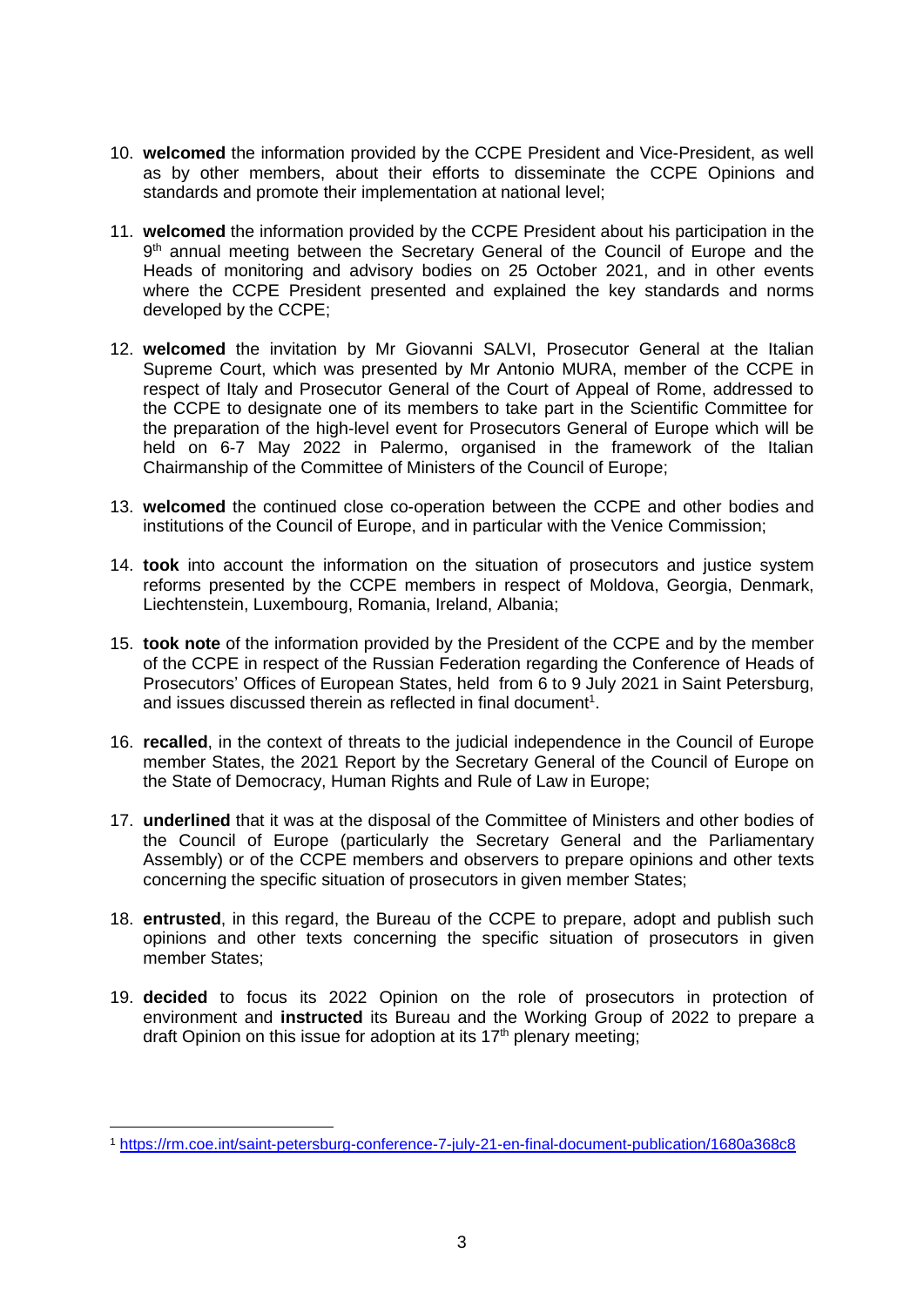- 20. **agreed** to continue discussing the selection of the topic of its 2023 Opinion through further consultations and instructed its Bureau to make progress on this matter before the next plenary meeting ;
- 21. **decided**, as regards the specific topics for prospective thematic studies of the CCPE in 2022-2025, to entrust the Bureau of the CCPE to further examine the areas of interest discussed and to identify the topics to focus on, taking into account the following proposed list: non-discrimination and fight against racism, cybercrime, communications and new technologies in the work of prosecutors, issues related to the hate speech, the role of prosecutors in fighting domestic violence;
- 22. **appointed** Alessandra GIRALDI (Denmark), Denis GRUNIS (Russian Federation), Mikael JÄRETOFT (Sweden), Davit MELKONYAN (Armenia), Antonio MURA (Italy), Aivars OSTAPKO (Latvia), Peter POLT (Hungary), Ali RIZA ÜLKER (Turkey), Laura VAIK (Estonia) as members, and Milica ANDJELIĆ-MANDIĆ (Montenegro) as a substitute member of the Working Group responsible for preparing the 2022 draft Opinion to be submitted to the  $17<sup>th</sup>$  plenary meeting of the CCPE;

#### 23. **elected**

- Antonio VERCHER NOGUERA (Spain) as President, for a second term of one year,
- Jana ZEZULOVA (Czech Republic) as Vice-President for a first term of one year;

- Robert WALLNER (Liechtenstein) as member of the CCPE Bureau for a first term of two years (2022-2023); and thanked Han MORAAL (the Netherlands), former Vice-President, for his contribution to the Bureau and the Committee's work as a whole;

- 24. **designated** Gordana BOSILJCIC (Bosnia and Herzegovina) as Gender Equality Rapporteur for 2022;
- 25. **expressed** its satisfaction with the manner in which its activities were implemented in a timely manner in 2021, despite the challenging context arising from the COVID-19 pandemic and online setting, and **thanked** all members and observers for their constant and active involvement in the CCPE's work;
- 26. **decided** to hold its 17<sup>th</sup> plenary meeting on 6-7 October 2022;
- 27. **decided** to hold the 30<sup>th</sup> and 31<sup>st</sup> meetings of the Working Group on 24-25 March 2022 and 16-17 June 2022, respectively.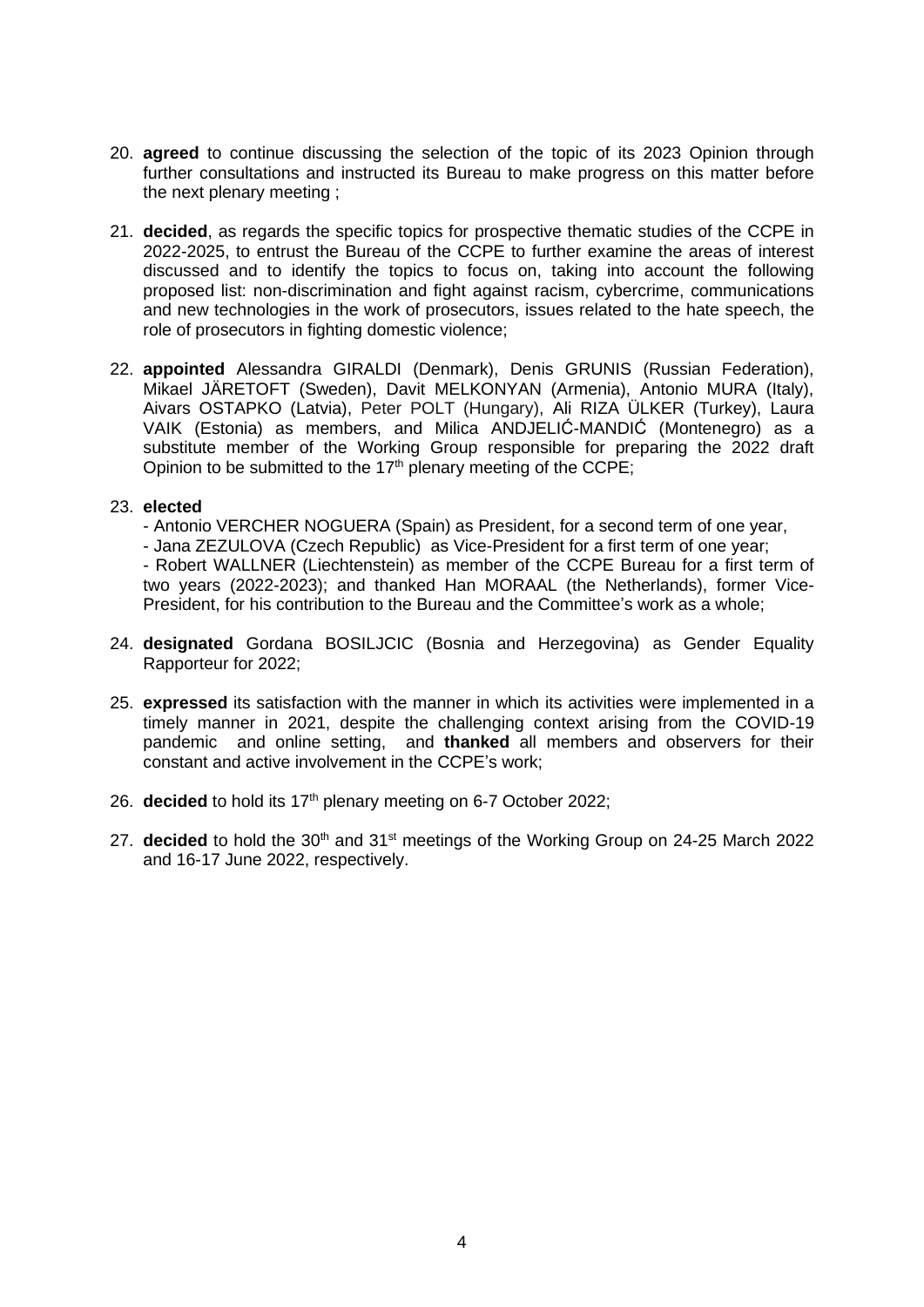Appendix 1

# **AGENDA**

#### **1. Opening of the meeting**

#### **2. Adoption of the agenda and order of business**

#### **3. Information by the President and the Secretariat**

• Introduction of Mr Daniele Cangemi, Head of Department for Human Rights, Justice and Legal Co-operation Standard Setting Activities, Directorate General Human Rights and Rule of Law

**4. Draft Opinion No. 16 (2021) on the implications of the decisions of international courts and treaty bodies as regards the practical independence of prosecutors (specific task i)**

• Examination, with a view to its adoption, of draft Opinion No. 16 (2021)

**5. Exchange of views on topical developments in member States in the area of prosecution reforms and independence of prosecution (main task i) & Annual exchange of views to evaluate the CCPE activities and future priorities and to advise the Committee of Ministers on future priorities in this sector (main task ii)**

• Tour de Table on topical developments in member States in the area of prosecution reforms and independence of prosecution and other relevant events

*Members and observers are invited to present, through a Tour de Table, to the CCPE recent legal and institutional developments, as well as on various events (since November 2020).*

• Discussion of the current situation and challenges for the prosecution and the key strategic priorities under the four-year strategic framework of the Council of Europe

#### **6. Exchange of views on CCPE's proposed workplan for 2022-2023 and focus areas**

- Introduction to the CCPE's draft terms of reference and the new Council of Europe programme and budget (2022-2025), by Ms Livia Stoica Becht, Head of Legal Cooperation Division
- Discussion on the role of prosecutors in protecting the environment as a prospective topic for the CCPE Opinion No. 17 (2022), already discussed and approved by the CCPE Bureau, and which is in line with key strategic priorities 1, 6 and 10 of the abovementioned four-year strategic framework (see above).
- Discussion of possible topics for prospective studies of the CCPE in 2022-2025 (to be coordinated with the CCPE Bureau).